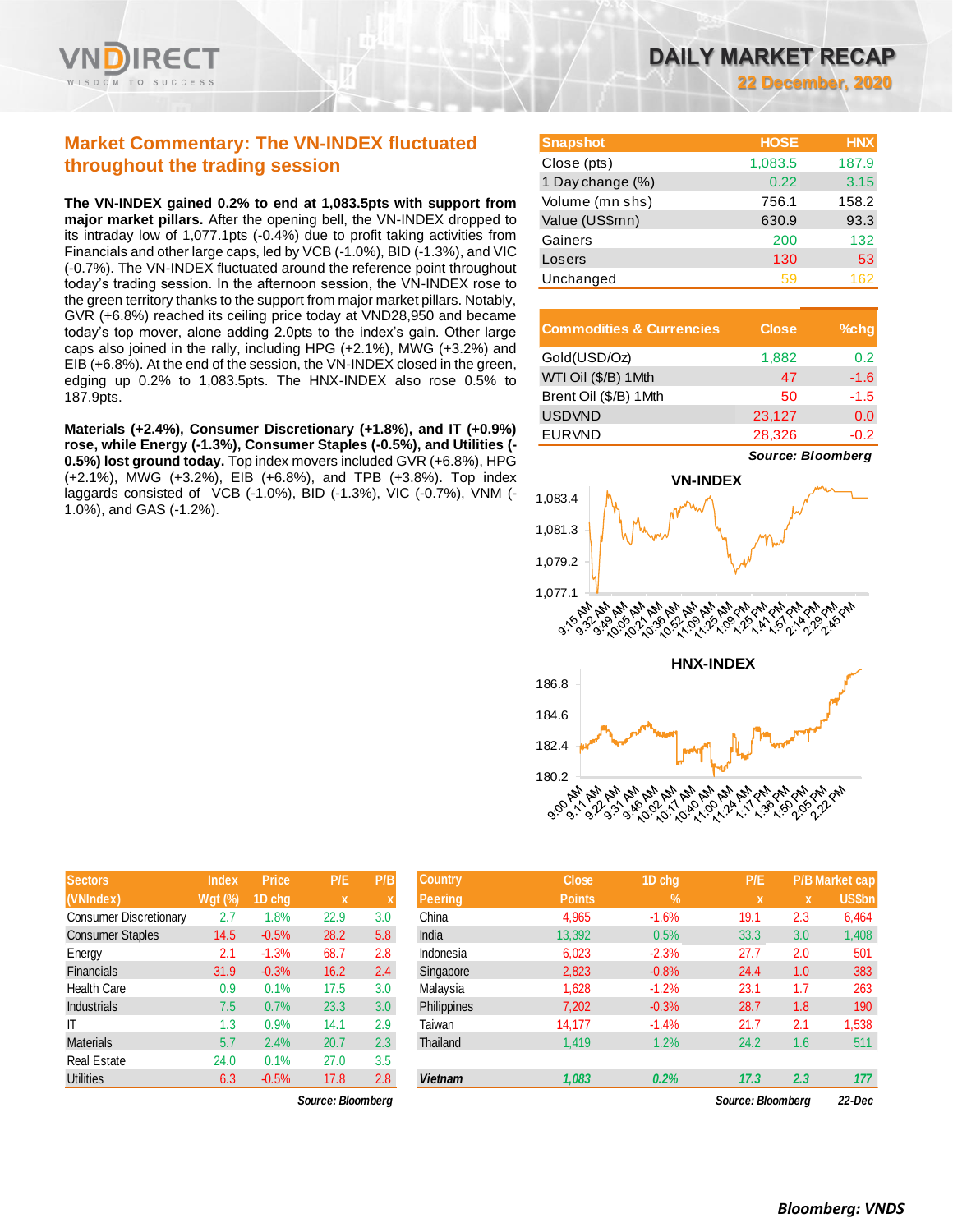

## **Market News**

### **Oil extends losses with virus mutation threatening energy demand**

Oil fell toward US\$47 a barrel after dropping the most since early November on Monday as a fasterspreading strain of the coronavirus discovered in the U.K. raised the risk of more lockdowns and less global travel. Futures in New York for February delivery are down more than 4% so far this week. Many countries have suspended travel with the U.K., where more than 16m people are now required to stay at home. A resurgence of the virus gathered pace in Asia, with Taiwan recording its first locally transmitted infection since April and a cluster of cases swelling in Sydney. A stronger dollar also reduced the appeal of oil that's priced in the currency. *(Bloomberg)*

#### **Key Vietnam's transportation projects kick off in 2020**

Construction of several national key projects, including the North-South Expressway and Long Thanh International Airports, have started. As for the North-South Expressway, three component projects have a total investment capital of VND35tr including the Mai Son – Highway 45 section through Ninh Binh and Thanh Hoa with a total length of 63.37 kilometers, the Vinh Hao – Phan Thiet section going through Binh Thuan province has 100.8 kilometers, and Phan Thiet – Dau Giay, which goes through Binh Thuan and Dong Nai, 99 kilometers. If the National Assembly agrees to the proposal, they will kick off in early 2021 and finish in late 2023. As for the Long Thanh International Airports project, in 2020, the Airports Corporation of Vietnam (ACV) started construction in December. In Phase 1, Long Thanh will have one runway, one passenger terminal and supporting items with the capacity of 25m passengers and 1.2m tons of cargo a year. It is expected to be completed by 2025. *(Vietnamnet.vn)*

## **Notable Corporate Events**

**Mobile World Investment Corporation (MWG VN, HOSE) - Business results:** MWG's 11M20 revenue rose 7% yoy to reach VND99,304bn, and its after-tax profit edged up 2% yoy to VND3,599bn, MWG's report showed. The company has exceeded this year's net profit plan by 4% and has met 90% of its revenue guidance. *(Ndh.vn)*

*<to be continued>*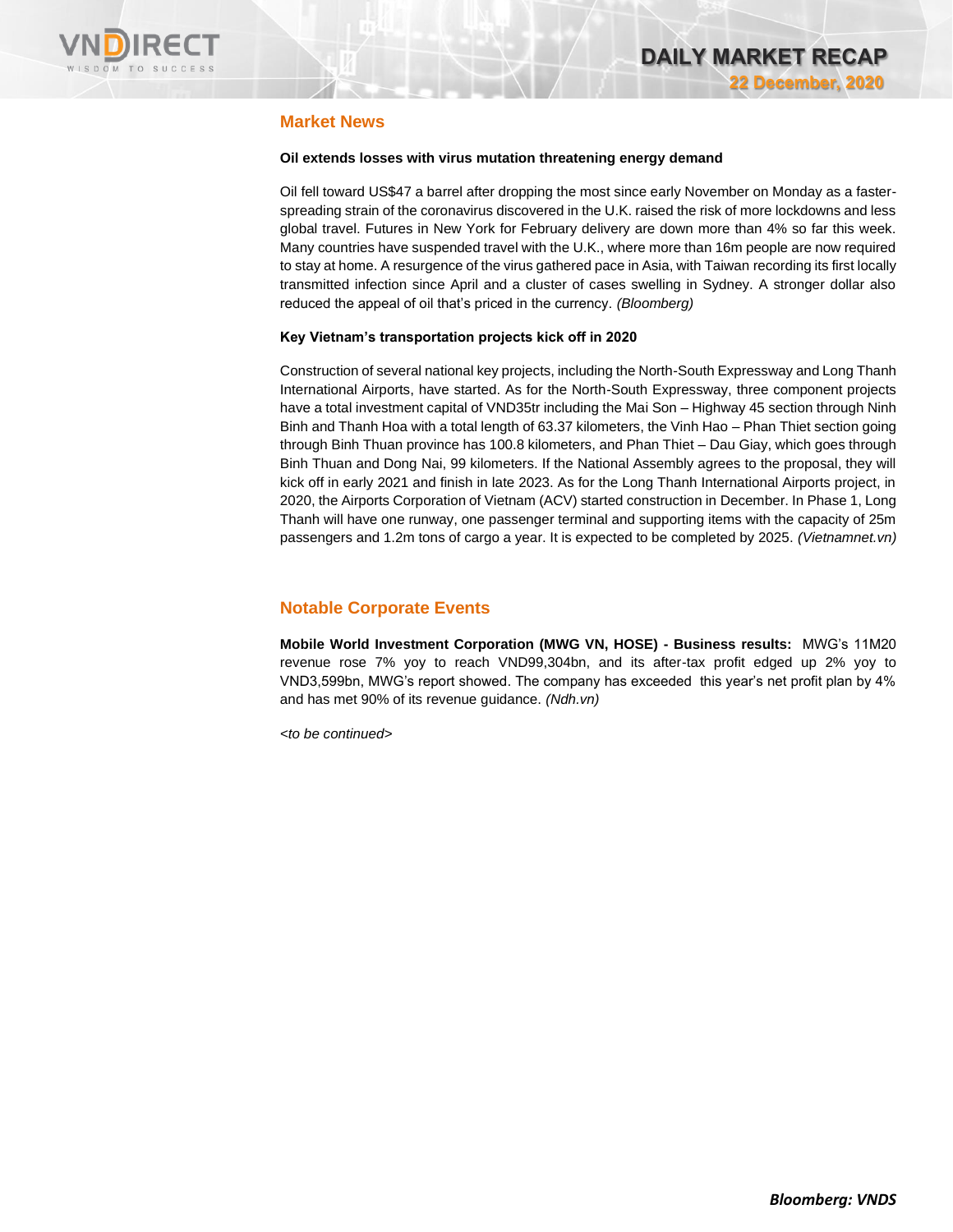

## **COVERAGE SUMMARY**

|               |                    | <b>Adjusted target</b> |                       |               |                |                      |  |  |
|---------------|--------------------|------------------------|-----------------------|---------------|----------------|----------------------|--|--|
| <b>Ticker</b> | <b>Close price</b> |                        | <b>Dividend yield</b> | <b>Upside</b> | Recommendation | <b>Latest report</b> |  |  |
|               |                    | price                  |                       |               |                |                      |  |  |
| PC1           | 22,500             | 17,200                 | 0.0%                  | $-23.6%$      | <b>REDUCE</b>  | Link                 |  |  |
|               |                    |                        |                       |               |                |                      |  |  |
| <b>LPB</b>    | 12,900             | 12,500                 | 0.0%                  | $-3.1%$       | <b>HOLD</b>    | Link                 |  |  |
|               |                    |                        |                       |               |                |                      |  |  |
| NLG           | 29,350             | 34,800                 | 1.7%                  | 20.3%         | ADD            | Link                 |  |  |
| <b>ACV</b>    | 77,000             | 88,200                 | 1.2%                  | 15.7%         | <b>ADD</b>     | Link                 |  |  |
|               |                    |                        |                       |               |                |                      |  |  |
| <b>DPM</b>    | 19,550             | 17,100                 | 4.9%                  | $-7.6%$       | <b>HOLD</b>    | Link                 |  |  |
| QNS           | 40,100             | 44,300                 | 1.2%                  | 11.6%         | <b>HOLD</b>    | Link                 |  |  |
|               |                    |                        |                       |               |                |                      |  |  |
| <b>LTG</b>    | 27,700             | 27,300                 | 5.5%                  | 4.1%          | HOLD           | Link                 |  |  |
| <b>VCB</b>    | 97,900             | 97,700                 | 0.8%                  | 0.6%          | <b>HOLD</b>    |                      |  |  |
|               |                    |                        |                       |               |                | Link                 |  |  |
| MBB           | 23,200             | 27,000                 | 0.0%                  | 16.4%         | ADD            | Link                 |  |  |
|               |                    |                        |                       |               |                |                      |  |  |
| <b>VPB</b>    | 33,000             | 35,000                 | 0.0%                  | 6.1%          | <b>HOLD</b>    | Link                 |  |  |
| <b>TCM</b>    | 50,800             | 26,400                 | 1.0%                  | $-47.0%$      | <b>REDUCE</b>  | Link                 |  |  |
|               |                    |                        |                       |               |                |                      |  |  |
| <b>HPG</b>    | 39,350             | 47,300                 | 1.3%                  | 21.5%         | ADD            | Link                 |  |  |
| <b>PVT</b>    | 13,250             | 15,200                 | 2.8%                  | 17.5%         | ADD            | Link                 |  |  |
|               |                    |                        |                       |               |                |                      |  |  |
| <b>STK</b>    | 21,450             | 22,400                 | 5.1%                  | 9.5%          | <b>HOLD</b>    | Link                 |  |  |
| <b>PNJ</b>    | 78,300             | 99,500                 | 2.3%                  | 29.4%         | ADD            | Link                 |  |  |
|               |                    |                        |                       |               |                |                      |  |  |
| <b>KDH</b>    | 28,800             | 29,100                 | 1.7%                  | 2.8%          | <b>HOLD</b>    | Link                 |  |  |
| <b>DCM</b>    | 13,350             | 9,900                  | 4.2%                  | $-21.7%$      | <b>REDUCE</b>  | Link                 |  |  |
|               |                    |                        |                       |               |                |                      |  |  |
| <b>ACB</b>    | 28,750             | 32,400                 | 0.0%                  | 12.7%         | <b>HOLD</b>    | Link                 |  |  |
| GAS           | 85,300             | 87,900                 | 4.1%                  | 7.2%          | <b>HOLD</b>    | <b>Link</b>          |  |  |
|               |                    |                        |                       |               |                |                      |  |  |
| <b>PVS</b>    | 16,300             | 17,700                 | 4.3%                  | 12.9%         | <b>HOLD</b>    | Link                 |  |  |
|               |                    |                        |                       |               |                |                      |  |  |
| <b>PVD</b>    | 14,650             | 13,400                 | 0.0%                  | $-8.5%$       | <b>HOLD</b>    | <b>Link</b>          |  |  |
| <b>MSH</b>    | 39,500             | 51,600                 | 10.7%                 | 41.3%         | ADD            | Link                 |  |  |
|               |                    |                        |                       |               |                |                      |  |  |
| <b>MWG</b>    | 119,900            | 151,200                | 1.3%                  | 27.4%         | ADD            | Link                 |  |  |
| <b>POW</b>    | 12,200             | 13,300                 | 2.5%                  | 11.5%         | <b>HOLD</b>    | <b>Link</b>          |  |  |
|               |                    |                        |                       |               |                |                      |  |  |
| <b>TCB</b>    | 29,200             | 29,300                 | 0.0%                  | 0.3%          | <b>HOLD</b>    | <b>Link</b>          |  |  |
| <b>PPC</b>    | 24,850             | 27,400                 | 8.8%                  | 19.0%         | <b>ADD</b>     | Link                 |  |  |
|               |                    |                        |                       |               |                |                      |  |  |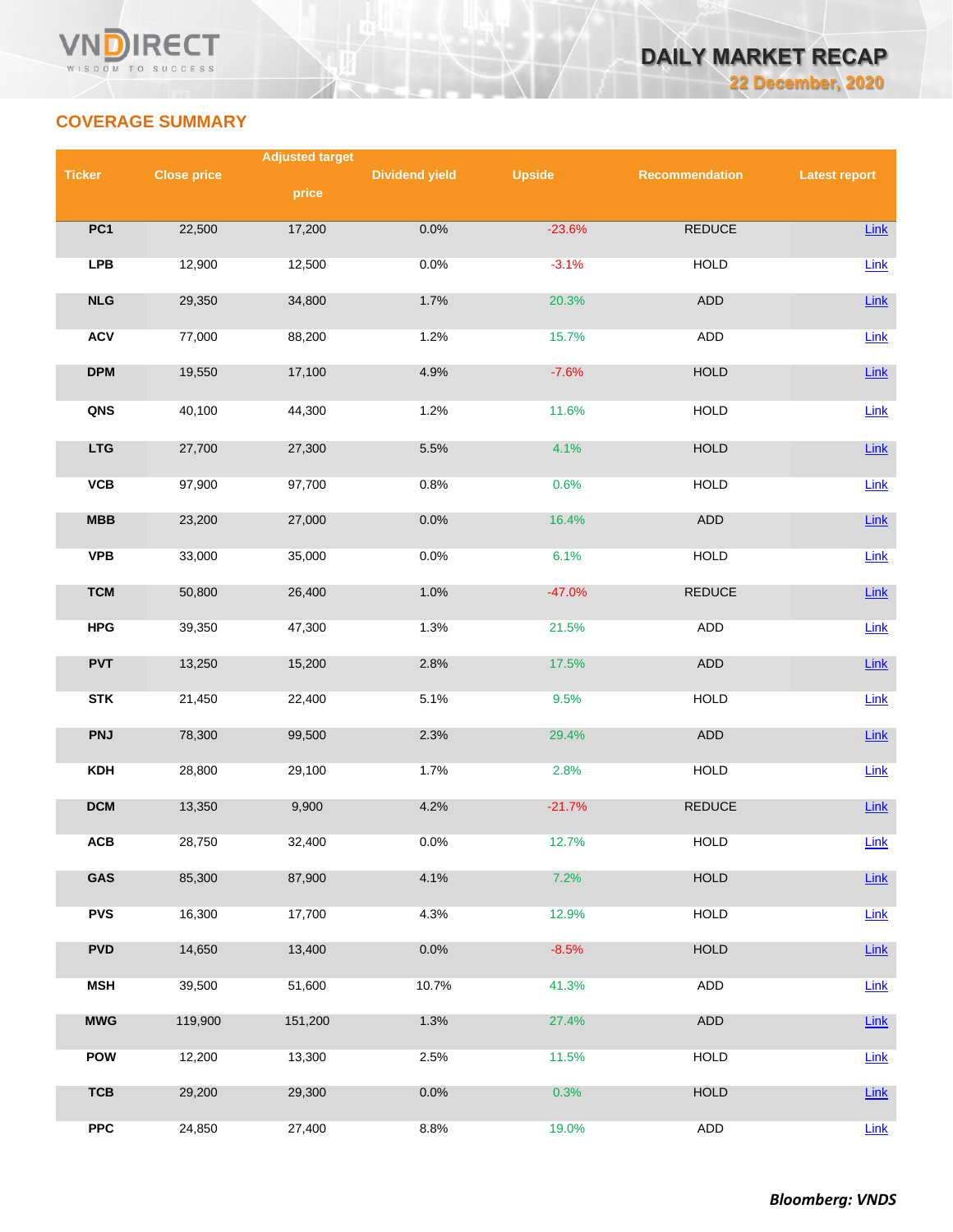

## **DAILY MARKET RECAP**

**22 December, 2020**

|                 |                    | <b>Adjusted target</b> |                       |               |                |                      |
|-----------------|--------------------|------------------------|-----------------------|---------------|----------------|----------------------|
| <b>Ticker</b>   | <b>Close price</b> |                        | <b>Dividend yield</b> | <b>Upside</b> | Recommendation | <b>Latest report</b> |
|                 |                    | price                  |                       |               |                |                      |
|                 |                    |                        |                       |               |                |                      |
| VIB             | 33,450             | 29,400                 | 0.0%                  | $-12.1%$      | <b>REDUCE</b>  | Link                 |
| <b>KBC</b>      | 20,300             | 15,700                 | 0.0%                  | $-22.7%$      | <b>REDUCE</b>  | Link                 |
|                 |                    |                        |                       |               |                |                      |
| <b>VNM</b>      | 109,900            | 119,000                | 3.4%                  | 11.7%         | <b>HOLD</b>    | $Link$               |
|                 |                    |                        |                       |               |                |                      |
| <b>VHM</b>      | 86,900             | 104,300                | 1.3%                  | 21.3%         | ADD            | Link                 |
|                 |                    |                        |                       |               |                |                      |
| <b>VJC</b>      | 123,600            | 117,800                | 0.0%                  | $-4.7%$       | <b>HOLD</b>    | Link                 |
|                 |                    |                        |                       |               |                |                      |
| <b>VHC</b>      | 41,250             | 51,800                 | 4.8%                  | 30.3%         | <b>ADD</b>     | Link                 |
| <b>VRE</b>      | 30,300             | 38,000                 | 4.8%                  | 30.2%         | ADD            | Link                 |
|                 |                    |                        |                       |               |                |                      |
| <b>GMD</b>      | 33,550             | 31,400                 | 3.0%                  | $-3.4%$       | <b>HOLD</b>    | Link                 |
|                 |                    |                        |                       |               |                |                      |
| <b>DBC</b>      | 51,400             | 52,300                 | 2.9%                  | 4.7%          | <b>HOLD</b>    | $Link$               |
|                 |                    |                        |                       |               |                |                      |
| <b>FPT</b>      | 58,100             | 67,800                 | 3.4%                  | 20.1%         | <b>ADD</b>     | Link                 |
|                 |                    |                        |                       |               |                |                      |
| <b>MML</b>      | 48,700             | 73,700                 | 0.0%                  | 51.3%         | ADD            | Link                 |
| <b>CRE</b>      | 33,000             | 22,000                 | 2.0%                  | $-31.4%$      | <b>REDUCE</b>  | Link                 |
|                 |                    |                        |                       |               |                |                      |
| NT <sub>2</sub> | 25,100             | 30,100                 | 8.3%                  | 28.3%         | <b>ADD</b>     | Link                 |
|                 |                    |                        |                       |               |                |                      |
| <b>VTP</b>      | 108,400            | 130,700                | 1.3%                  | 21.8%         | ADD            | Link                 |
|                 |                    |                        |                       |               |                |                      |
| <b>SCS</b>      | 129,900            | 144,500                | 3.8%                  | 15.0%         | <b>ADD</b>     | Link                 |
|                 |                    |                        |                       |               |                |                      |
| <b>HDG</b>      | 35,150             | 29,600                 | 2.6%                  | $-13.1%$      | <b>REDUCE</b>  | Link                 |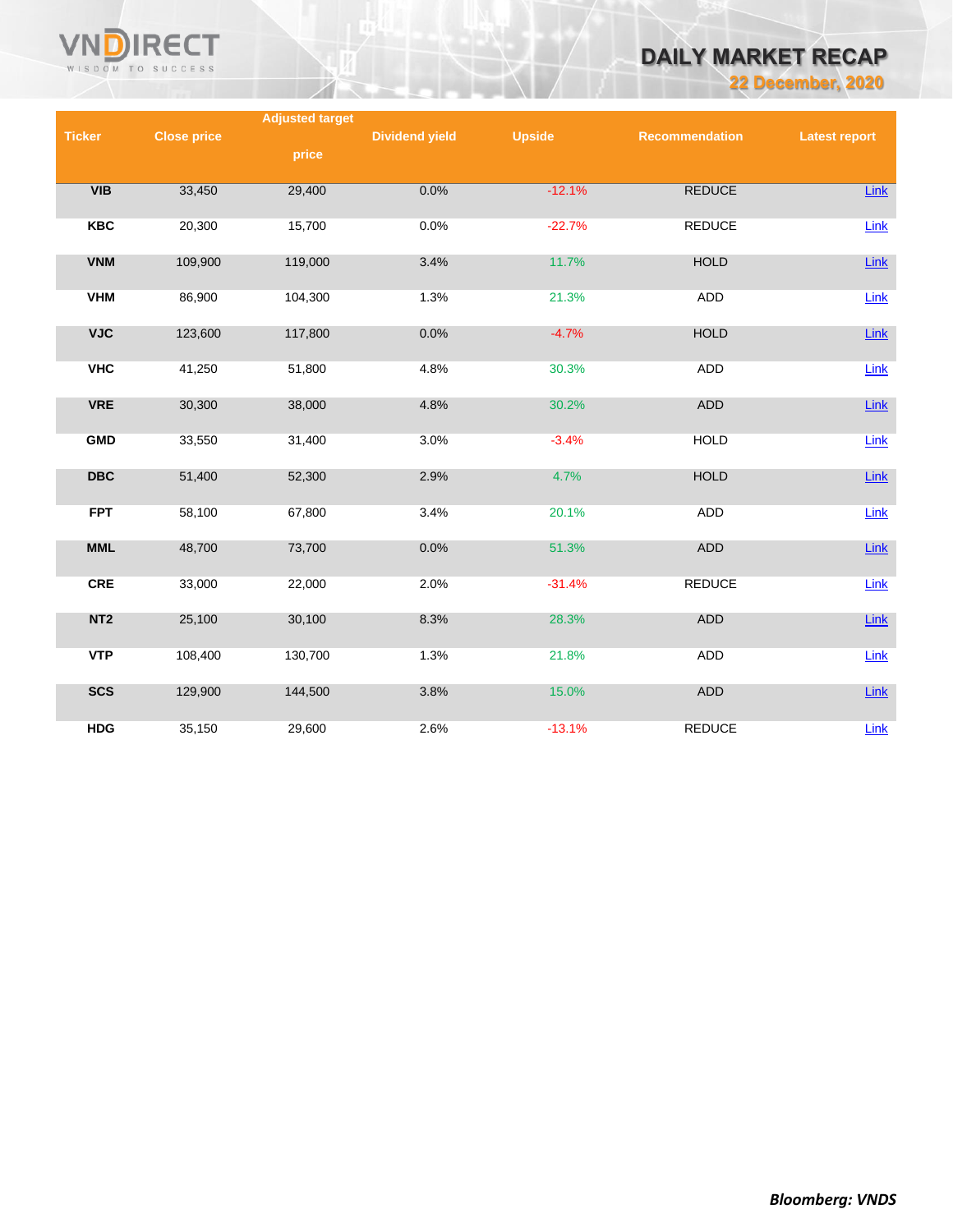### **MARKET MOVEMENTS**

WISDOM TO SUCCESS

**RECT** 

|                                  | <b>HOSE</b>  |       |      |         |              |  |  |  |  |  |  |  |  |
|----------------------------------|--------------|-------|------|---------|--------------|--|--|--|--|--|--|--|--|
| <b>VND</b><br><b>Top gainers</b> |              |       |      |         |              |  |  |  |  |  |  |  |  |
| <b>Ticker</b>                    | Last         | Cha   | %chq | Vol.    | <b>Index</b> |  |  |  |  |  |  |  |  |
|                                  | <b>Price</b> |       |      |         | impact       |  |  |  |  |  |  |  |  |
| HU <sub>1</sub>                  | 8,560        | 560   | 7.00 | 7,040   | 0.002        |  |  |  |  |  |  |  |  |
| <b>NAV</b>                       | 21,400       | 1,400 | 7.00 | 130     | 0.003        |  |  |  |  |  |  |  |  |
| QCG                              | 7,950        | 520   | 7.00 | 280.500 | 0.039        |  |  |  |  |  |  |  |  |
| <b>TIX</b>                       | 31,350       | 2,050 | 7.00 | 20      | 0.017        |  |  |  |  |  |  |  |  |
| <b>SJF</b>                       | 2,600        | 170   | 7.00 | 4.93MLN | 0.004        |  |  |  |  |  |  |  |  |

| <b>Top losers</b> |              |          |         |         | <b>VND</b>   |
|-------------------|--------------|----------|---------|---------|--------------|
| <b>Ticker</b>     | Last         | Cha      | %chq    | Vol.    | <b>Index</b> |
|                   | <b>Price</b> |          |         |         | impact       |
| <b>CRC</b>        | 13,950       | $-1,050$ | $-7.00$ | 926.650 | $-0.004$     |
| <b>VAF</b>        | 11,350       | $-850$   | $-6.97$ | 3,010   | $-0.009$     |
| L10               | 19,700       | $-1,400$ | $-6.64$ | 960     | $-0.004$     |
| <b>SVI</b>        | 100,000      | $-7,000$ | $-6.54$ | 870     | $-0.024$     |
| <b>HTN</b>        | 39,450       | $-2,600$ | $-6.18$ | 351,200 | $-0.023$     |

|               | <b>Top index movers</b> |       |      |               | <b>VND</b>   | <b>Top index movers</b> |              |       |         |               | <b>VND</b> |
|---------------|-------------------------|-------|------|---------------|--------------|-------------------------|--------------|-------|---------|---------------|------------|
| <b>Ticker</b> | Last                    | Chg   | %chq | Vol.          | <b>Index</b> | Ticker                  | Last         | Chg   | $%$ chq | Vol.          | Index      |
|               | <b>Price</b>            |       |      |               | impact       |                         | <b>Price</b> |       |         |               | impact     |
| <b>GVR</b>    | 28,950                  | 1,850 | 6.83 | 1.85MLN       | 2.017        | <b>SHB</b>              | 18,200       | 300   |         | 1.68 14.80MLN | 0.648      |
| <b>HPG</b>    | 39,350                  | 800   |      | 2.08 26.05MLN | 0.722        | VIX                     | 25,900       | 2,300 | 9.75    | 4.54MLN       | 0.361      |
| <b>MWG</b>    | 119,900                 | 3,700 |      | 3.18 2.24MLN  | 0.457        | CEO                     | 10,600       | 600   | 6.00    | 9.05MLN       | 0.142      |
| <b>EIB</b>    | 19,650                  | 1,250 | 6.79 | 1.27MLN       | 0.421        | <b>NDN</b>              | 21,800       | 900   | 4.31    | 981.200       | 0.082      |
| <b>TPB</b>    | 27,600                  | 000.  | 3.76 | 3.62MLN       | 0.292        | HUT                     | 3,900        | 200   | 5.41    | 8.39MLN       | 0.078      |

| <b>Top index laggers</b> |              |          |         |         | <b>VND</b>   |
|--------------------------|--------------|----------|---------|---------|--------------|
| <b>Ticker</b>            | Last         | Cha      | %chq    | Vol.    | <b>Index</b> |
|                          | <b>Price</b> |          |         |         | impact       |
| <b>VCB</b>               | 97,900       | $-1,000$ | $-1.01$ | 748.840 | $-1.011$     |
| <b>BID</b>               | 46,850       | $-600$   | $-1.26$ | 2.74MLN | $-0.658$     |
| VIC                      | 105,700      | $-700$   | $-0.66$ | 518.320 | $-0.645$     |
| <b>VNM</b>               | 109,900      | $-1,100$ | $-0.99$ | 2.27MLN | $-0.627$     |
| <b>GAS</b>               | 85,300       | $-1.000$ | $-1.16$ | 909.760 | $-0.522$     |

| <b>Top liquidity</b> |              |        |         |         |              | <b>Top liquidity</b> |              |        |         |                   | <b>VND</b> |
|----------------------|--------------|--------|---------|---------|--------------|----------------------|--------------|--------|---------|-------------------|------------|
| <b>Ticker</b>        | Last         | Chg    | %chq    | Val.    | <b>Index</b> | Ticker               | Last         | Chg    | $%$ chq | Val.              | Index      |
|                      | <b>Price</b> |        |         | (VNDbn) | impact       |                      | <b>Price</b> |        |         | (VNDbn)           | impact     |
| <b>VIS</b>           | 17,300       | 400    | 2.37    | 0       | 0.008        | <b>PVL</b>           | 1.600        | 100    | 6.67    |                   | 0.006      |
| HII                  | 15,200       | 0      | 0.00    | 3       | 0.000        | <b>ACM</b>           | 1,000        | $-100$ | $-9.09$ | 2                 | $-0.007$   |
| <b>HPG</b>           | 39,350       | 800    | 2.08    | 1,016   | 0.722        | <b>SGH</b>           | 43,800       | 3,800  | 9.50    | 0                 | 0.014      |
| <b>SRC</b>           | 19,000       | $-300$ | $-1.55$ |         | $-0.002$     | <b>EBA</b>           | 9,100        | 0      | 0.00    | 0                 | 0.000      |
| VCI                  | 51,900       | 2,700  | 5.49    | 91      | 0.077        | <b>SHN</b>           | 7,800        | 100    | 1.30    | 0                 | 0.018      |
|                      |              |        |         |         |              |                      |              |        |         | Source: Bloomberg |            |

|                    |              | <b>HOSE</b> |      |         |              |            | <b>HNX</b>         |       |       |         |              |
|--------------------|--------------|-------------|------|---------|--------------|------------|--------------------|-------|-------|---------|--------------|
| <b>Top gainers</b> |              |             |      |         | <b>VND</b>   |            | <b>Top gainers</b> |       |       |         |              |
| Ticker             | Last         | Chg         | %chg | Vol.    | <b>Index</b> | Ticker     | Last               | Chg   | %chg  | Vol.    | <b>Index</b> |
|                    | <b>Price</b> |             |      |         | impact       |            | <b>Price</b>       |       |       |         | impact       |
| HU1                | 8,560        | 560         | 7.00 | 7,040   | 0.002        | ECI        | 15,400             | 1.400 | 10.00 | 10,000  | 0.001        |
| <b>NAV</b>         | 21,400       | 1,400       | 7.00 | 130     | 0.003        | <b>GMA</b> | 47,300             | 4,300 | 10.00 | 1,500   | 0.014        |
| QCG                | 7,950        | 520         | 7.00 | 280,500 | 0.039        | <b>HBS</b> | 4,400              | 400   | 10.00 | 287.200 | 0.007        |
| <b>TIX</b>         | 31,350       | 2,050       | 7.00 | 20      | 0.017        | LUT        | 6,600              | 600   | 10.00 | 171.200 | 0.006        |
| SJF                | 2,600        | 170         | 7.00 | 4.93MLN | 0.004        | TAR        | 24,200             | 2,200 | 10.00 | 3.20MLN | 0.071        |

| <b>Top losers</b> |              |          |         |         | <b>VND</b>   | <b>Top losers</b> |              |          |         |       | <b>VND</b> |
|-------------------|--------------|----------|---------|---------|--------------|-------------------|--------------|----------|---------|-------|------------|
| Ticker            | Last         | Chg      | %chq    | Vol.    | <b>Index</b> | Ticker            | Last         | Chg      | $%$ chg | Vol.  | Index      |
|                   | <b>Price</b> |          |         |         | impact       |                   | <b>Price</b> |          |         |       | impact     |
| CRC               | 13,950       | $-1.050$ | $-7.00$ | 926.650 | $-0.004$     | HCT               | 11.100       | $-1.200$ | $-9.76$ | 100   | $-0.001$   |
| <b>VAF</b>        | 11,350       | $-850$   | $-6.97$ | 3,010   | $-0.009$     | L61               | 7,400        | $-800$   | $-9.76$ | 1,100 | $-0.004$   |
| L <sub>10</sub>   | 19.700       | $-1.400$ | $-6.64$ | 960     | $-0.004$     | QTC               | 14,800       | $-1.600$ | $-9.76$ | 4.100 | $-0.002$   |
| <b>SVI</b>        | 100,000      | $-7.000$ | $-6.54$ | 870     | $-0.024$     | <b>PPY</b>        | 13,900       | $-1.500$ | $-9.74$ | 3,600 | $-0.003$   |
| HTN               | 39.450       | $-2,600$ | $-6.18$ | 351,200 | $-0.023$     | <b>SIC</b>        | 12,100       | $-1,300$ | $-9.70$ | 3,700 | $-0.014$   |

| <b>VND</b><br><b>Top index movers</b> |              |       |         |               |              | <b>VND</b><br>Top index movers |              |       |         |               |              |
|---------------------------------------|--------------|-------|---------|---------------|--------------|--------------------------------|--------------|-------|---------|---------------|--------------|
| Ticker                                | Last         | Chg   | $%$ chq | Vol.          | <b>Index</b> | Ticker                         | Last         | Chg   | $%$ chq | Vol.          | <b>Index</b> |
|                                       | <b>Price</b> |       |         |               | impact       |                                | <b>Price</b> |       |         |               | impact       |
| GVR                                   | 28.950       | 1.850 | 6.83    | 1.85MLN       | 2.017        | <b>SHB</b>                     | 18.200       | 300   |         | 1.68 14.80MLN | 0.648        |
| <b>HPG</b>                            | 39,350       | 800   |         | 2.08 26.05MLN | 0.722        | <b>VIX</b>                     | 25,900       | 2,300 | 9.75    | 4.54MLN       | 0.361        |
| MWG                                   | 119.900      | 3.700 |         | 3.18 2.24MLN  | 0.457        | CEO                            | 10,600       | 600   | 6.00    | 9.05MLN       | 0.142        |
| <b>EIB</b>                            | 19.650       | 1.250 | 6.79    | 1.27MLN       | 0.421        | <b>NDN</b>                     | 21,800       | 900   | 4.31    | 981.200       | 0.082        |
| TPB                                   | 27,600       | 1.000 | 3.76    | 3.62MLN       | 0.292        | HUT                            | 3,900        | 200   | 5.41    | 8.39MLN       | 0.078        |

| <b>VND</b><br><b>Top index laggers</b> |              |          |         |         |              | <b>VND</b><br>Top index laggers |              |          |         |         |              |  |
|----------------------------------------|--------------|----------|---------|---------|--------------|---------------------------------|--------------|----------|---------|---------|--------------|--|
| Ticker                                 | Last         | Chg      | %chq    | Vol.    | <b>Index</b> | Ticker                          | Last         | Chg      | $%$ chq | Vol.    | <b>Index</b> |  |
|                                        | <b>Price</b> |          |         |         | impact       |                                 | <b>Price</b> |          |         |         | impact       |  |
| VCB                                    | 97.900       | $-1.000$ | $-1.01$ | 748.840 | $-1.011$     | <b>PVS</b>                      | 16.300       | $-100$   | $-0.61$ | 8.04MLN | $-0.037$     |  |
| <b>BID</b>                             | 46.850       | $-600$   | $-1.26$ | 2.74MLN | $-0.658$     | PTI                             | 21,500       | $-1.100$ | $-4.87$ | 3.300   | $-0.034$     |  |
| VIC                                    | 105.700      | $-700$   | $-0.66$ | 518.320 | $-0.645$     | TNG                             | 15.300       | $-400$   | $-2.55$ | 4.36MLN | $-0.030$     |  |
| <b>VNM</b>                             | 109.900      | $-1.100$ | $-0.99$ | 2.27MLN | $-0.627$     | DP <sub>3</sub>                 | 82,000       | $-4.000$ | $-4.65$ | 100     | $-0.024$     |  |
| GAS                                    | 85,300       | $-1,000$ | $-1.16$ | 909.760 | $-0.522$     | <b>HHC</b>                      | 93,000       | $-1,500$ | $-1.59$ | 700     | $-0.021$     |  |

| Top liquidity' |              |        |         |         | VND          | <b>Top liquidity</b> |              |        |         |         | <b>VND</b> |
|----------------|--------------|--------|---------|---------|--------------|----------------------|--------------|--------|---------|---------|------------|
| Ticker         | Last         | Chg    | %chq    | Val.    | <b>Index</b> | Ticker               | Last         | Chg    | $%$ chq | Val.    | Index      |
|                | <b>Price</b> |        |         | (VNDbn) | impact       |                      | <b>Price</b> |        |         | (VNDbn) | impact     |
| VIS            | 17,300       | 400    | 2.37    |         | 0.008        | PVL                  | 1.600        | 100    | 6.67    |         | 0.006      |
| HII            | 15.200       | 0      | 0.00    | 3       | 0.000        | <b>ACM</b>           | 1,000        | $-100$ | $-9.09$ | 2       | $-0.007$   |
| HPG            | 39,350       | 800    | 2.08    | 1.016   | 0.722        | <b>SGH</b>           | 43.800       | 3,800  | 9.50    |         | 0.014      |
| <b>SRC</b>     | 19,000       | $-300$ | $-1.55$ |         | $-0.002$     | <b>EBA</b>           | 9,100        | 0      | 0.00    | 0       | 0.000      |
| VCI            | 51,900       | 2.700  | 5.49    | 91      | 0.077        | <b>SHN</b>           | 7,800        | 100    | .30     |         | 0.018      |

*Source: Bloomberg*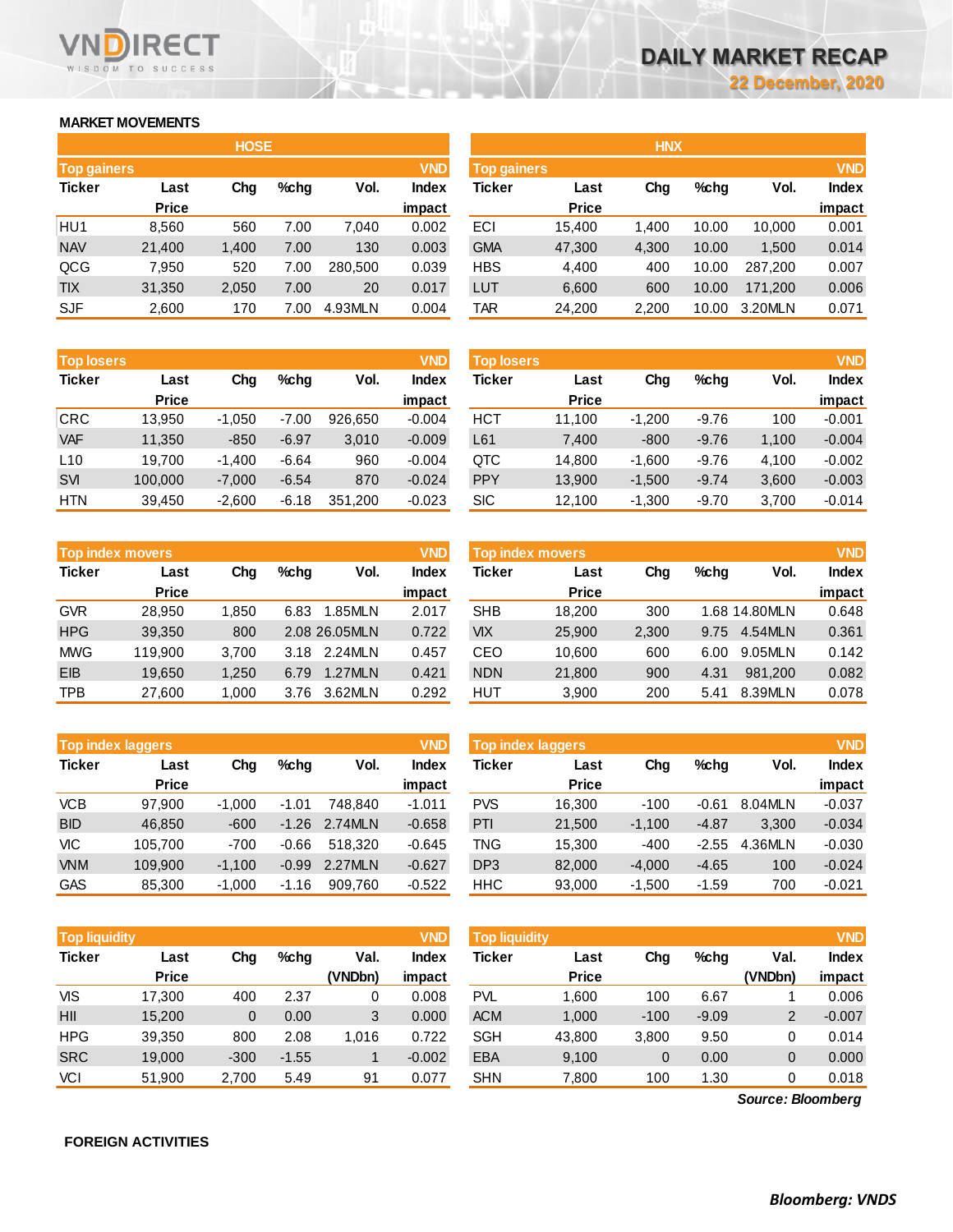

# **DAILY MARKET RECAP**

**22 December, 2020**

| Volume (Mn'shs)       | <b>HOSE</b> | <b>HNX</b> | Value (VND'bn)        | <b>HOSE</b> | <b>HNX</b> |
|-----------------------|-------------|------------|-----------------------|-------------|------------|
| <b>BUY</b>            | 23.5        | 0.5        | <b>BUY</b>            | 743.3       | 11.4       |
| % of market           | 3.3%        | 0.3%       | % of market           | 5.2%        | 0.5%       |
| <b>SELL</b>           | 29.6        | 0.9        | <b>SELL</b>           | 843.2       | 10.0       |
| % of market           | 4.1%        | $0.6\%$    | % of market           | 5.9%        | 0.5%       |
| <b>NET BUY (SELL)</b> | (6.1)       | (0.4)      | <b>NET BUY (SELL)</b> | (99.9)      | 1.4        |

*Source: HSX, HNX*



| Foreign net buy/sell (30 days) in VND'bn |  |  |  |
|------------------------------------------|--|--|--|
|                                          |  |  |  |

| <b>YTD ACCUMULATION</b> |             |            |                       |             |                               |
|-------------------------|-------------|------------|-----------------------|-------------|-------------------------------|
| <b>Volume (MIn'shs)</b> | <b>HOSE</b> | <b>HNX</b> | <b>Value (VND'bn)</b> | <b>HOSE</b> | <b>HNX</b>                    |
| <b>BUY</b>              | 4,825.6     | 192.8      | <b>BUY</b>            | 179,823.5   | 3,300.4                       |
| % of market             | 6.0%        | 1.4%       | % of market           | 12.2%       | 2.0%                          |
| <b>SELL</b>             | 6,328.4     | 450.2      | <b>SELL</b>           | 197,146.9   | 5,668.2                       |
| % of market             | 7.9%        | 3.2%       | % of market           | 13.4%       | 3.4%                          |
| <b>NET BUY (SELL)</b>   | (1,502.8)   | (257.4)    | <b>NET BUY (SELL)</b> | (17, 323.3) | (2,367.8)<br>Source: HSX, HNX |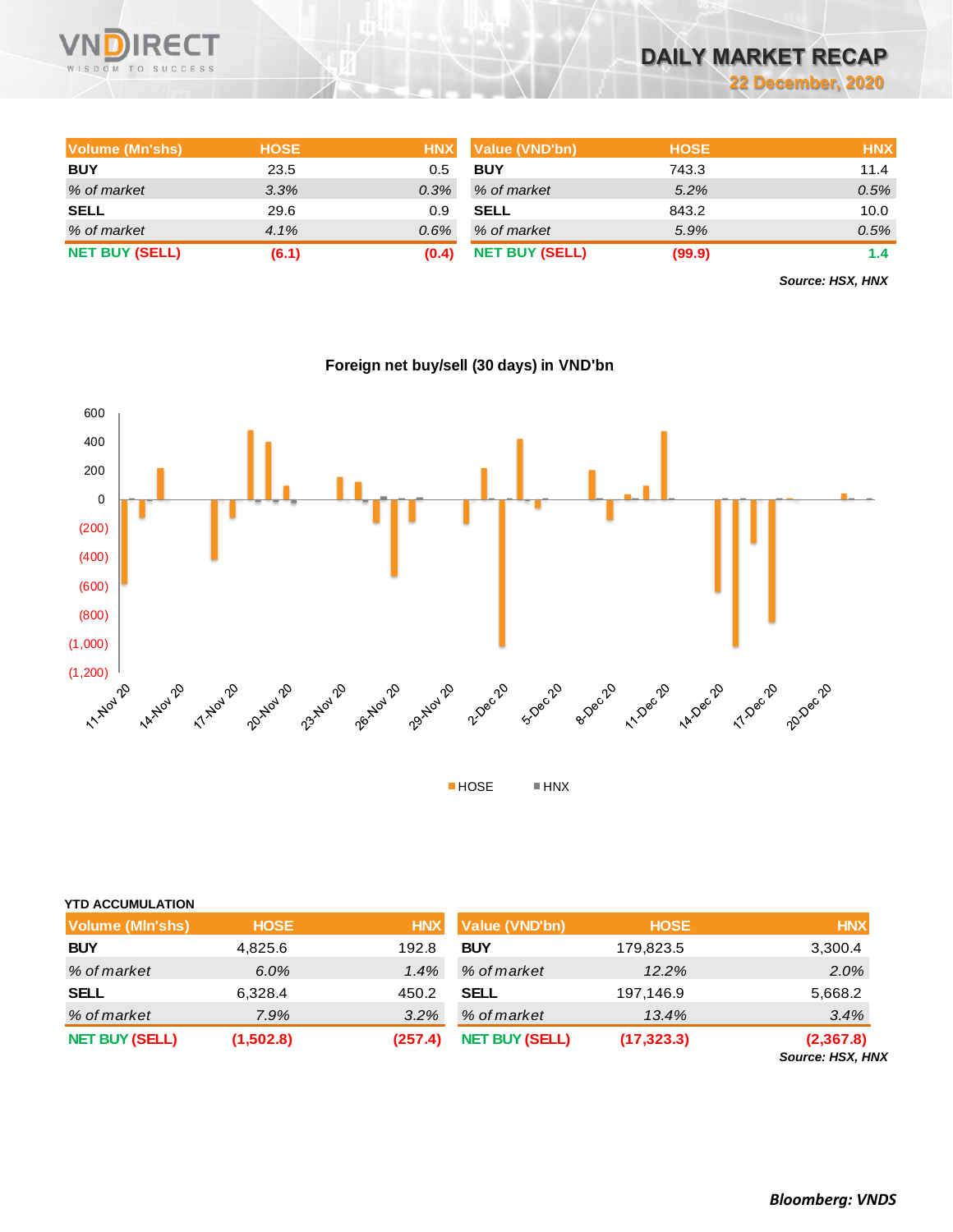**22 December, 2020**

## **TOP 60 MARKET CAP STOCKS SNAPSHOT ON HOSE**

T.

WISDOM TO SUCCESS

|                        |                                                           |                 |                  |               |                |                                 |              |              |                            |                    | 22 December, 202 |               |               |
|------------------------|-----------------------------------------------------------|-----------------|------------------|---------------|----------------|---------------------------------|--------------|--------------|----------------------------|--------------------|------------------|---------------|---------------|
| No. Ticker             | TOP 60 MARKET CAP STOCKS SNAPSHOT ON HOSE<br><b>Price</b> |                 | Price change (%) |               |                | Mkt. Cap Outs. Vol. Float ratio |              |              | Avail. Fil Ave. daily vol. | P/E                | P/B              | <b>ROE</b>    | <b>ROA</b>    |
|                        | <b>VND</b>                                                | 1 M             | 3M               | 6M            | US\$mln        | <b>MIn'shs</b>                  | $\%$         |              | $% (30 \, days - shs)$     | $\pmb{\chi}$       | $\pmb{\chi}$     | $\%$          | %             |
| 1 VCB VM               | 97,900                                                    | 5.8             | 16.5             | 14.5          | 15,700         | 3,709                           | 25.2         | 6.3          | 1,052,335                  | 21.1               | 3.9              | 19.7          | 1.5           |
| 2 VIC VM               | 105,700                                                   | 1.8             | 11.7             | 9.1           | 15,459         | 3,382                           | 23.2         | 22.8         | 896,917                    | 39.7               | 4.2              | 11.0          | 2.2           |
| 3 VHM VM               | 86,900                                                    | 10.7            | 13.2             | 11.0          | 12,360         | 3,290                           | 23.4         | 26.9         | 2,896,981                  | 12.6               | 3.8              | 35.4          | 11.9          |
| 4 VNM VM               | 109,900                                                   | $-0.9$          | 1.8              | 14.3          | 9,930          | 2,090                           | 35.2         | 42.0         | 2,385,179<br>2,483,662     | 23.0<br>22.0       | 7.8<br>2.4       | 35.3          | 24.6          |
| 5 BID VM<br>6 GAS VM   | 46,850<br>85,300                                          | 13.7<br>4.3     | 15.1<br>18.6     | 13.4<br>16.7  | 8,148<br>7,059 | 4,022<br>1,914                  | 19.0<br>4.2  | 12.6<br>45.9 | 1,335,138                  | 18.0               | 3.5              | 12.5<br>19.7  | 0.6<br>14.6   |
| 7 HPG VM               | 39,350                                                    | 10.2            | 54.0             | 73.0          | 5,637          | 3,313                           | 53.9         | 15.5         | 22,074,810                 | 12.1               | 2.4              | 21.3          | 10.0          |
| 8 CTG VM               | 34,800                                                    | 4.8             | 34.9             | 48.4          | 5,603          | 3,723                           | 35.5         | 1.1          | 9,420,283                  | 11.8               | 1.6              | 14.0          | 0.9           |
| 9 SAB VM               | 199,500                                                   | 3.9             | 5.6              | 20.2          | 5,532          | 641                             | 10.4         | 36.9         | 121,981                    | 31.6               | 6.5              | 22.6          | 16.3          |
| 10 GVR VM              | 28,950                                                    | 52.4            | 136.3            | 132.5         | 5,007          | 4,000                           | 100.0        | 12.3         | 4,580,508                  | 38.2               | 2.6              | 6.6           | 3.9           |
| 11 TCB VM              | 29,200                                                    | 24.8            | 30.6             | 40.7          | 4,425          | 3,505                           | 70.0         | 0.0          | 18,599,900                 | 9.0                | 1.5              | 17.7          | 3.0           |
| 12 MSN VM              | 82,800                                                    | 1.0             | 52.5             | 42.0          | 4,206          | 1,175                           | 36.7         | 15.3         | 1,099,982                  | 40.1               | 4.7              | 8.9           | 2.7           |
| 13 VPB VM              | 33,000                                                    | 29.4            | 41.0             | 45.4          | 3,478          | 2,438                           | 73.1         | 0.0          | 7,236,066                  | 8.0                | 1.6              | 22.2          | 2.6           |
| 14 VRE VM              | 30,300                                                    | 9.6             | 5.6              | 9.8           | 2,977          | 2,272                           | 39.7         | 18.4         | 6,788,018                  | 30.3               | 2.4              | 8.1           | 5.9           |
| 15 NVL VM              | 66,700                                                    | 8.3             | 4.5              | 13.1          | 2,845          | 986                             | 28.8         | 32.8         | 1,866,375                  | 11.4               | 2.6              | 24.8          | 5.6           |
| 16 PLX VM<br>17 VJC VM | 53,200<br>123,600                                         | 5.1<br>4.0      | 5.6<br>15.8      | 15.7<br>13.4  | 2,804<br>2,800 | 1,219<br>524                    | 9.9<br>46.2  | 4.2<br>11.1  | 870,714<br>615,127         | 78.1<br><b>N/A</b> | 3.2<br>4.6       | 4.3<br>$-5.6$ | 1.6<br>$-1.8$ |
| 18 MBB VM              | 23,200                                                    | 20.2            | 39.0             | 52.5          | 2,782          | 2,773                           | 65.8         | 0.0          | 14,084,750                 | 7.7                | 1.4              | 20.0          | 2.0           |
| 19 MWG VM              | 119,900                                                   | 8.2             | 20.4             | 39.6          | 2,346          | 453                             | 89.9         | 0.0          | 1,150,726                  | 14.1               | 3.6              | 29.0          | 10.5          |
| 20 FPT VM              | 58,100                                                    | 5.3             | 13.3             | 23.6          | 1,969          | 784                             | 77.9         | 0.0          | 2,250,472                  | 13.7               | 3.0              | 23.1          | 9.5           |
| 21 BCM VM              | 40,900                                                    | 7.1             | $-1.8$           | <b>N/A</b>    | 1,830          | 1,035                           | 100.0        | 47.2         | 88,575                     | <b>N/A</b>         | 2.8              | <b>N/A</b>    | <b>N/A</b>    |
| 22 BVHVM               | 56,900                                                    | 0.2             | 14.0             | 16.1          | 1,826          | 742                             | 31.9         | 20.7         | 1,022,283                  | 32.9               | 2.1              | 7.1           | 1.0           |
| 23 HVN VM              | 28,050                                                    | 3.1             | 5.3              | 3.9           | 1,720          | 1,418                           | 3.9          | 20.8         | 1,108,974                  | <b>N/A</b>         | 5.9              | $-83.7$       | $-14.7$       |
| 24 HDB VM              | 24,600                                                    | 21.0            | 31.4             | 53.2          | 1,695          | 1,594                           | 68.3         | 4.7          | 5,617,697                  | 9.1                | 1.8              | 21.5          | 1.8           |
| 25 VIB VM              | 33,450                                                    | 18.6            | <b>N/A</b>       | <b>N/A</b>    | 1,605          | 1,109                           | 78.2         | 0.3          | 1,036,888                  | <b>N/A</b>         | 2.2              | <b>N/A</b>    | <b>N/A</b>    |
| 26 STB VM              | 17,150                                                    | 21.2            | 36.7             | 46.6          | 1,338          | 1,804                           | 96.4         | 14.3         | 18,031,910                 | 13.0               | 1.1              | 8.7           | 0.5           |
| 27 POW VM<br>28 TPB VM | 12,200<br>27,600                                          | 23.5<br>36.8    | 22.0<br>41.1     | 16.2<br>61.0  | 1,235<br>1,231 | 2,342<br>1,032                  | 87.9<br>54.8 | 40.2<br>0.2  | 10,227,760<br>2,653,442    | 18.0<br>7.7        | 1.0<br>1.8       | 5.8<br>26.3   | 2.7<br>2.1    |
| 29 EIB VM              | 19,650                                                    | 13.9            | 15.2             | 8.0           | 1,045          | 1,229                           | 94.0         | 0.0          | 317,903                    | 28.3               | 1.5              | 5.3           | 0.6           |
| 30 PDR VM              | 48,000                                                    | 14.4            | 25.6             | 107.1         | 822            | 396                             | 37.4         | 48.2         | 2,718,312                  | 16.4               | 4.4              | 28.2          | 8.6           |
| 31 SSIVM               | 29,600                                                    | 62.6            | 78.9             | 94.7          | 769            | 601                             | 83.6         | 52.3         | 8,865,910                  | 16.1               | 1.9              | 11.5          | 4.2           |
| 32 BHN VM              | 76,700                                                    | 11.0            | 25.3             | 40.7          | 769            | 232                             | 0.9          | 31.5         | 3,133                      | 34.8               | 3.6              | 10.8          | 6.2           |
| 33 PNJ VM              | 78,300                                                    | 6.4             | 28.6             | 32.5          | 762            | 225                             | 70.1         | 0.0          | 970,100                    | 17.1               | 3.6              | 22.8          | 13.1          |
| 34 HNG VM              | 14,900                                                    | 26.8            | 23.1             | $-3.2$        | 714            | 1,109                           | 23.3         | 48.8         | 4,337,561                  | <b>N/A</b>         | 1.9              | $-10.9$       | $-4.2$        |
| 35 KDH VM              | 28,800                                                    | 8.9             | 16.4             | 24.7          | 696            | 559                             | 82.0         | 10.1         | 2,119,658                  | 13.9               | 2.1              | 15.7          | 9.1           |
| 36 REE VM              | 48,600                                                    | 9.2             | 20.3             | 55.5          | 652            | 310                             | 56.1         | 0.0          | 498,972                    | 10.6               | 1.4              | 13.7          | 7.6           |
| 37 LGC VM              | 74,000                                                    | 12.1            | 48.0             | 85.0          | 617            | 193                             | 0.2          | 4.0          | 385                        | 44.6               | 4.7              | 10.7          | 2.8           |
| 38 LPB VM              | 12,900                                                    | 16.3            | <b>N/A</b>       | <b>N/A</b>    | 599            | 1,075                           | 87.6         | 0.0          | 8,937,472                  | <b>N/A</b>         | 1.0              | <b>N/A</b>    | <b>N/A</b>    |
| 39 DHG VM<br>40 SBT VM | 103,000<br>21,500                                         | 0.4<br>22.9     | $-2.8$<br>49.8   | 11.5<br>45.3  | 582<br>545     | 131<br>587                      | 5.2<br>18.3  | 45.2<br>93.6 | 6,040<br>4,089,389         | 19.1<br>30.6       | 4.0<br>1.8       | 21.7<br>5.5   | 17.7<br>2.3   |
| 41 VGC VM              | 26,700                                                    | 7.7             | 13.9             | 33.8          | 518            | 448                             | 35.6         | 41.4         | 288,574                    | 18.9               | 1.9              | 10.1          | 3.1           |
| 42 APH VM              | 77,700                                                    | $-9.9$          | 3.6              | <b>N/A</b>    | 493            | 147                             | 100.0        | 59.7         | 1,542,821                  | <b>N/A</b>         | 4.9              | <b>N/A</b>    | <b>N/A</b>    |
| 43 GEX VM              | 22,100                                                    | 1.8             | $-11.2$          | 27.4          | 449            | 470                             | 69.0         | 36.7         | 8,165,691                  | 15.3               | 1.6              | 10.9          | 3.1           |
| 44 GMD VM              | 33,550                                                    | 24.7            | 41.9             | 69.4          | 431            | 297                             | 80.3         | 10.4         | 3,788,426                  | 28.5               | 1.7              | 5.8           | 3.8           |
| 45 HSG VM              | 22,000                                                    | 19.6            | 54.9             | 81.8          | 423            | 444                             | 72.0         | 36.8         | 12,290,080                 | 8.5                | 1.5              | 19.1          | 6.6           |
| 46 KBC VM              | 20,300                                                    | 31.0            | 46.0             | 34.9          | 412            | 470                             | 67.8         | 30.8         | 3,034,449                  | 23.1               | 1.0              | 4.4           | $2.2\,$       |
| 47 HCM VM              | 30,650                                                    | 31.0            | 49.1             | 58.0          | 404            | 305                             | 39.6         | 51.9         | 4,469,175                  | 18.0               | 2.1              | 11.8          | 6.5           |
| 48 PHR VM              | 66,200                                                    | 2.5             | 15.1             | 25.9          | 388            | 135                             | 32.4         | 35.4         | 1,198,395                  | 18.0               | 2.8              | 16.0          | 9.1           |
| 49 DIG VM              | 27,800                                                    | 31.4            | 91.1             | 125.1         | 379            | 315                             | 58.1         | 47.7         | 4,086,667                  | 20.2               | 2.1              | 11.1          | 5.4           |
| 50 KDC VM<br>51 VCIVM  | 37,600<br>51,900                                          | $5.0\,$<br>27.5 | 2.5<br>76.5      | 24.7<br>126.6 | 372<br>372     | 229<br>166                      | 61.7<br>64.1 | 75.2<br>74.0 | 654,079<br>1,225,762       | 54.3<br>13.8       | 1.4<br>2.1       | 2.5<br>15.9   | $1.2$<br>9.3  |
| 52 DXG VM              | 15,700                                                    | 10.2            | 49.5             | 24.6          | 352            | 518                             | 82.1         | 13.0         | 6,918,883                  | <b>N/A</b>         | 1.2              | $-1.3$        | $-0.4$        |
| 53 NLG VM              | 29,350                                                    | 3.2             | 14.4             | 26.9          | 349            | 275                             | 61.6         | 1.3          | 1,019,171                  | 11.2               | 1.5              | 14.6          | 6.8           |
| 54 PPC VM              | 24,850                                                    | 7.6             | 4.0              | 0.6           | 344            | 321                             | 23.9         | 33.7         | 277,228                    | 8.0                | 1.3              | 16.4          | 14.1          |
| 55 DPM VM              | 19,550                                                    | 13.7            | 17.8             | 27.4          | 331            | 391                             | 32.1         | 36.2         | 3,177,666                  | 9.7                | 1.0              | 10.4          | 7.4           |
| 56 VHC VM              | 41,250                                                    | $-8.8$          | $-4.0$           | 8.0           | 325            | 182                             | 50.2         | 67.9         | 1,011,010                  | 10.1               | 1.4              | 14.7          | 11.1          |
| 57 HPX VM              | 28,000                                                    | $-3.1$          | 11.6             | 20.6          | 320            | 264                             | 33.7         | 35.3         | 461,630                    | 17.6               | 2.4              | 14.7          | 6.2           |
| 58 NT2 VM              | 25,100                                                    | 9.1             | 6.4              | 12.3          | 312            | 288                             | 32.3         | 30.3         | 460,850                    | 11.9               | 1.8              | 14.6          | 8.3           |
| 59 DGC VM              | 47,950                                                    | $-0.7$          | 18.8             | <b>N/A</b>    | 308            | 149                             | 57.5         | 47.3         | 839,629                    | 9.0                | 1.8              | 22.0          | 16.3          |
| 60 DCM VM              | 13,350                                                    | 9.0             | 30.2             | 41.7          | 306            | 529                             | 24.4         | 46.3         | 3,440,818                  | 15.3               | 1.1              | 7.4           | 5.8           |